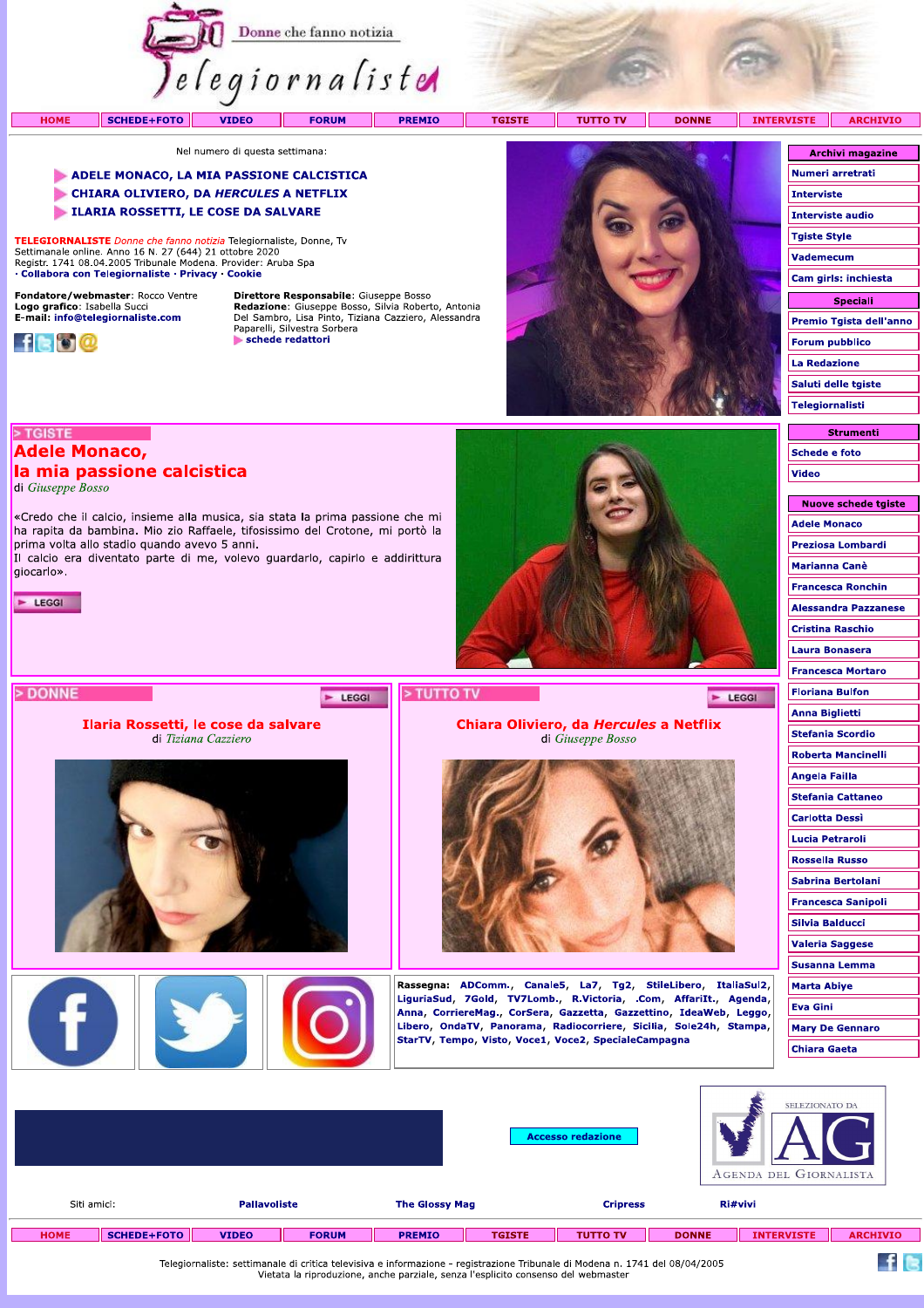

# $\textcolor{red}{\textbf{Tagiste}}$  Approfondimenti e notizie sul mondo delle telegiornaliste

# Adele Monaco, la mia passione calcistica

di Giuseppe Bosso

Incontriamo Adele Monaco, che con Sonia Sodano fa parte della redazione del programma sportivo Donne nel pallone

#### Calcio e giornalismo, due tue passioni che sei riuscita a conciliare, vero?

«Credo che il calcio, insieme alla musica, sia stata la prima passione che mi ha rapita da bambina. Mio zio Raffaele, tifosissimo del Crotone, mi portò la prima volta allo stadio quando avevo 5 anni. La celebre frase della canzone Tammurriata nera che recita e 'a femmena è rimasta sotto 'a botta 'mpressiunata è perfetta per descrivere quel momento. Ero rimasta totalmente "impressionata" da quello sport, fu davvero una "botta" che mi rapì il cuore. Il calcio era diventato parte di me, volevo guardarlo, capirlo e addirittura giocarlo. Ricordo perfettamente quando a 6/7 anni, durante l'estate, inseguivo con scarsi risultati mio cugino Michele di 9 anni più grande per poter giocare a calcio con lui e i suoi amici. Quei miei tentativi furono vani, ma in più di un'occasione lui giocava con me e mi accontentava, alimentando sempre più questa passione. Indubbiamente la mia famiglia ha giocato un ruolo fondamentale nel mio avvicinamento al calcio, da mio nonno appassionato di Gianni Rivera a mia madre che ancora oggi segue con passione le partite, ai miei zii e i miei cugini con i quali ho tanti ricordi di "momenti calcistici" vissuti insieme. Quando ho iniziato a intraprendere la carriera da giornalista, lo sport non era tra gli argomenti di cui mi occupavo ma, qua e là nei miei pezzi, cercavo di "infilare" qualche riferimento al calcio o ad un calciatore. Entrare nel team di Donne nel Pallone mi ha permesso di conciliare entrambe, e questo mi ha reso molto felice».

#### Com'è nata la tua partecipazione alla squadra femminile dell'Ordine della Campania e quali riscontri hai avuto finora da questa iniziativa?

«Lessi di questa iniziativa di formare una squadra femminile dell'Ordine della Campania su Facebook e pensai: devo assolutamente entrare in squadra! In quel momento non ero ancora giornalista, mancavano pochi mesi al conseguimento del tesserino. Una volta ottenuto, la prima cosa che feci fu contattare la collega Emma Di Lorenzo, già in squadra, per chiederle di poter entrare. Era il 17 luglio 2018 quando andai al loro ultimo allenamento di stagione, Mister Silvio Lascheri, e tutte le colleghe mi accolsero con gioia. Nel febbraio 2019 riprendemmo gli allenamenti che ci hanno poi portato a disputare diverse amichevoli con l'AfroNapoli e a partecipare al torneo Braccialetti Rosa a Villaricca. Allenamento dopo allenamento, partita dopo partita, il rapporto con le colleghe e compagne si è intensificato, ho trovato delle amiche, delle confidenti, delle persone che sono ormai entrate nel mio quotidiano e con cui condivido cose personali. Siamo una grande famiglia».

#### E in squadra c'è Sonia Sodano con cui negli ultimi anni hai lavorato a stretto contatto: come si è sviluppato il vostro rapporto?

«In quel primo allenamento di cui ho parlato poc'anzi, ho conosciuto Sonia personalmente. Dopo pochi mesi, mi chiamò per chiedermi di partecipare come opinionista nel suo "salotto rosa" di Donne nel Pallone. Io fui felicissima e accettai immediatamente. Era la mia prima esperienza televisiva, ero molto emozionata, ma Sonia è una perfetta conduttrice e padrona di casa, sa mettere tutti i suoi ospiti a proprio agio. Da lì, la mia partecipazione al programma è stata più assidua, nel frattempo con Sonia si intensificava l'amicizia, così come con Gabriella Calabrese, già opinionista fissa, redattrice del Napolionline. Nel 2019, dopo tanti momenti personali condivisi, Sonia mi chiese di entrare nella redazione del programma. In ogni suo progetto, coinvolgeva sempre me e Gabriella, tutto ciò ha fatto nascere un'amicizia speciale, una complicità che di solito si ha con qualcuno che si conosce da tanto tempo, ma che tra noi è stata quasi immediata. Oggi lei per me è una persona speciale e un'amica fondamentale, mi sento molto fortunata».

#### Fai parte di una generazione di giovani giornaliste sportive che si affacciano con passione ad un ambiente che però non sembra ancora averle accettate completamente, come dimostrano alcuni spiacevoli episodi degli ultimi anni: ti è mai capitato di subire discriminazioni o di non essere ritenuta attendibile?

«Le discriminazioni e i pregiudizi esistono in qualunque campo, nello sport ancora di più. Ricordo sui banchi di scuola delle medie, quando parlavo di calcio, c'erano molti compagni di classe, maschi, che mi dicevano di tacere in quanto "femmina che non capisce nulla". Muovo adesso i primi passi nel mondo del giornalismo sportivo, fortunatamente non ho mai subito particolari "attacchi". Se penso ad episodi come quello accaduto all'arbitro Annalisa Moccia o ad altre colleghe che fanno questo mestiere da anni, provo tanta amarezza. Il pregiudizio è un lato oscuro dell'animo umano, fa male a chi lo subisce, è necessario parlarne fino allo sfinimento, solo con la corretta comunicazione possiamo vedere la luce in fondo al tunnel dell'ignoranza».

## La riapertura degli stadi al pubblico, sia pure gradualmente, è un segno di ripresa dopo quello che abbiamo vissuto?

«La nostra vita era un continuo assembramento, a lavoro, in fila alla posta o alla banca, allo stadio, in teatro, al ristorante, nel locale o al centro commerciale; tutti noi ci assembravamo senza sapere cosa significasse questa parola. La nostra società è fondata su un certo tipo di vita e di contatto umano che è difficile da modificare. Il non poter andare ad un concerto o allo stadio a vedere una partita è qualcosa che con il cuore non si accetta. La mente lo capisce ma il cuore, la pancia, loro non lo accettano. L'emozione che provi quando dagli spalti di uno stadio vedi un gol della tua squadra del cuore è una gioia che ti rimane per sempre dentro. Gli stadi ti permettono, per gli ampi spazi, di accogliere tante persone in sicurezza e per questo, sono contenta che si stia riaprendo gradualmente, è un messaggio di speranza che ci aiuta a tornare alla cosiddetta "normalità"».

## Quali sono le tue previsioni per la stagione delle tue squadre del cuore, Crotone e Napoli?

«Per quanto riguarda il Crotone, la gioia per il ritorno in Serie A è inimmaginabile. Il mercato fatto dalla società fino ad ora non mi è dispiaciuto, i nuovi innesti hanno bisogno di amalgamarsi meglio con i veterani. Sono certa che Mister Stroppa riuscirà a creare un'unione nella squadra e un'intesa che porti ad un buon gioco. Mi auspico dei buoni risultati col tempo, mi sento positiva sul girone di ritorno e, ovviamente, sulla permanenza in Serie A. Il Napoli, invece, squadra del cuore lo è diventata col tempo, grazie al mio compagno Gianni, super tifoso azzurro. Per come io vivo il calcio, non è stato difficile appassionarmi. La grinta e la passione che gli azzurri mettevano in campo mi ha rapito il cuore. Per quanto concerne questa stagione, come molti mi aspetto grandi cose. Oshimen è davvero un portento, si è percepito da subito che la sua presenza ha fatto bene all'intera rosa, basti vedere la partita di campionato contro il Parma in cui il nigeriano partiva dalla panchina e, nel secondo tempo, una volta entrato in campo, ha dato una scossa a tutti i suoi compagni e ha permesso di portare a casa i 3 punti. Mister Gattuso, poi, lo vedo perfetto per la panchina azzurra, ha quella grinta giusta che fa bene al Napoli e ai napoletani». Adele Monaco, la mia passione: calcistica». 

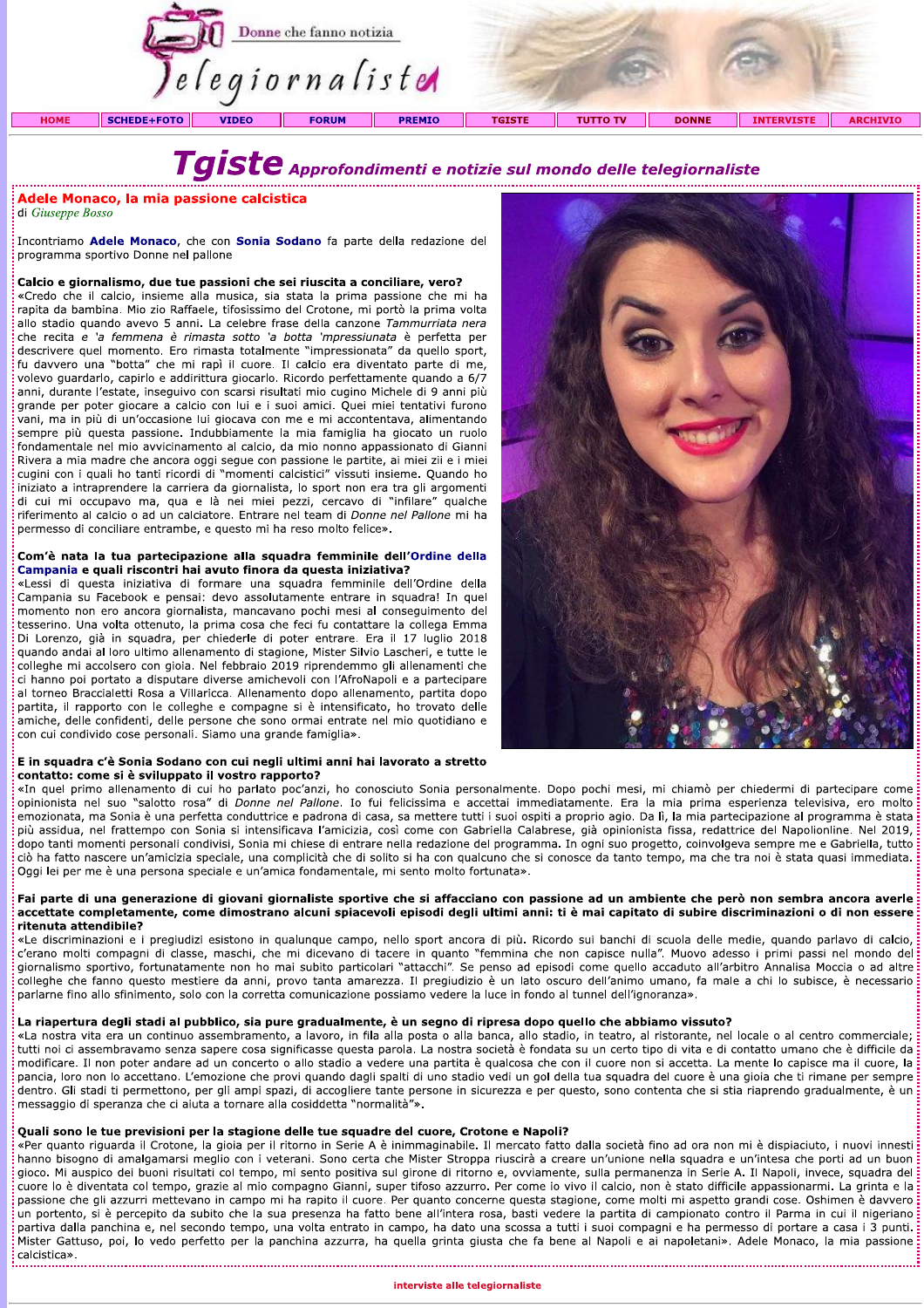



## Chiara Oliviero, da Hercules a Netflix

di Giuseppe Bosso

Intervistiamo Chiara Oliviero, doppiatrice con cui ripercorriamo il suo percorso e le sue prospettive.

#### Come si è avvicinata al mondo del doppiaggio, ricorda la sua prima volta in sala?

«Ho iniziato prestissimo, a 9 anni doppiando una bambina nella serie Hercules, molto popolare negli anni '90, e lì per la prima volta mi trovai in sala, catapultata in una realtà che a me appariva strana e diversa da quella che ero abituata a vedere da spettatrice. Era un gioco, ovviamente, in quel momento, ma piano piano è diventata una cosa diversa».

#### Con quale attrice o personaggio si è sentita maggiormente coinvolta?

«Sono tante, ma se devo scegliere penso al film La vera storia di White Boy Rick dove ho doppiato la sorella del protagonista, una ragazza problematica, fragile, con risvolti drammatici, e solo a rivedere quelle scene ho provato una forte commozione. Anche quando ho doppiato Elizabeth Lail nel film Countdown, ho potuto immergermi nelle mille sfaccettature del suo personaggio. Aldilà della trama fantasy-horror, ha interpretato una ragazza combattiva, che improvvisamente si ritrova pesantissime responsabilità sulle sue spalle. Viene calunniata, perde il suo fidanzato, soffre per l'improvvisa morte della madre, si sente responsabile, ma nonostante tutto non perde mai la lucidità e va dritta verso la soluzione. Tutto condito da un tenerissimo amore per il padre e per la sorellina, che cerca costantemente di proteggere».

#### Anche il vostro ambiente ha inevitabilmente risentito dell'emergenza covid: come ha vissuto la ripresa dopo il lockdown?

«Le società hanno lavorato per metterci a disposizione un ambiente più sicuro; il rientro è stato strano, con i tablet per i copioni, i plexiglas per dividerci dall'assistente a cui non eravamo abituati; abbiamo ricominciato così, ma per me che sono ipocondriaca è stato molto rassicurante. Le società hanno lavorato per metterci a disposizione un ambiente più sicuro; il rientro è stato strano, con i tablet per i copioni, i plexiglas per dividerci dall'assistente a cui non eravamo abituati; abbiamo ricominciato così, ma per me che sono ipocondriaca è stato molto rassicurante».

#### Prossimamente dove potremmo 'ascoltarla'?

«Ci sono molte cose in cantiere, cose che avevamo lasciato in sospeso e che stanno per ripartire, come la serie Hollywood su Netflix o il reboot di Streghe; un film di Natale prodotto dalla Disney e Valeria, che è una trasposizione spagnola di Sex & The City in versione adolescenziale».

#### E proprio a proposito di Netflix e di altre piattaforme che hanno cambiato molto per lo spettatore, si può dire che abbiano fatto lo stesso anche per il vostro mondo?

«Sicuramente è stata una novità che ci ha permesso di prendere parte a molti interessanti progetti rivolti ad un bacino di utenza molto più ampio. E mi fa piacere apprendere che gli utenti italiani tendenzialmente preferiscono visionare serie doppiate piuttosto che in lingua originale, è come rendere omaggio al nostro lavoro e non può che farci piacere».

#### Giulia Tarquini che intervistammo tempo fa l'ha indicata tra le sue più care amiche: è così nel vostro settore?

«Sì, è un mondo dove è facile relazionarsi. Si potrebbe pensare ad un ambiente sedentario dove si incontrano sempre le stesse persone, ma non è così, ogni giorno puoi entrare in contatto con tanti colleghi, e alla fine ci conosciamo tutti. Poi ovviamente c'è qualcuno con cui ti trovi maggiormente in empatia ed è facile: l'anormo publicante in contacto con tanà concentra con une si concernante come parte del tempo».<br>I sviluppare rapporti di amicizia, condividendo il tuo lavoro che occupa la maggior parte del tempo». 

#### interviste a personaggi | interviste a telegiornalisti

| <b>HOME</b> | <b>SCHEDE+FOTO</b> | <b>VIDEO</b> | <b>FORUM</b> | <b>PREMIO</b> | <b>TGISTE</b> | <b>TUTTO TV</b> | <b>DONNE</b> | <b>TNT</b><br><b><i>CERVISTE</i></b> | ARC<br>CHIVIC |
|-------------|--------------------|--------------|--------------|---------------|---------------|-----------------|--------------|--------------------------------------|---------------|
|             |                    |              |              |               |               |                 |              |                                      |               |

Telegiornaliste: settimanale di critica televisiva e informazione - registrazione Tribunale di Modena n. 1741 del 08/04/2005 Vietata la riproduzione, anche parziale, senza l'esplicito consenso del webmaster